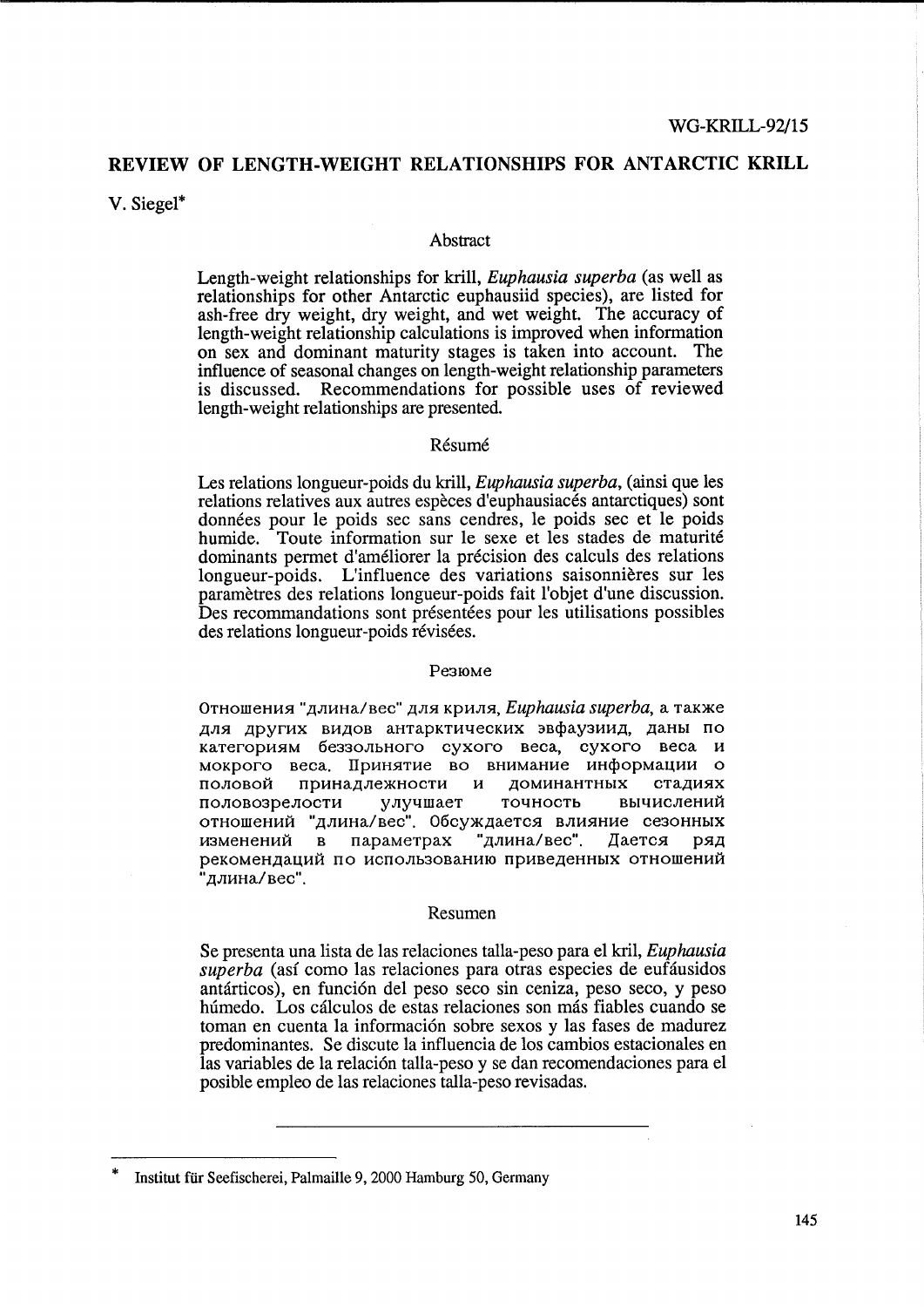### 1. INTRODUCTION

A knowledge of length-weight relationships of aquatic organisms is useful for a variety of studies related to fisheries biology. Biomass and production estimates from net samples and hydroacoustic surveys are expressed as wet weight and are derived from length frequency data. Physiological studies usually convert length into dry or ash-free dry weight. Length measurements can easily and rapidly be carried out on board vessels during surveys, while a direct precise measurement of weight of sorted species or specimens is often difficult and time-consuming. Various length-weight relationships have been established over the years for Antarctic krill *Euphausia superba,* but this information is widely spread throughout published scientific literature.

A comprehensive assessment of length-weight relationships has already been carried out by Morris *et al.* (1988), who also investigated the importance of maturity stages in improving the precision of calculating weight from length data. Since Morris *et al.* (1988) did not consider possible seasonal variations in weight, it would be helpful to summarise published length-weight relationships from the point of view of their seasonal variations.

### 2. DISCUSSION

Tables 1 to 4 summarise the available length-weight relationships for *E. superba* by season and contain information on the dominant maturity stages of kriH. Table 5 lists the few data available for other Antarctic euphausiids. Most length measurements were made using total length AT (front of the eye to the tip of the telson), while other length categories are indicated in the respective tables. Another length measurement sometimes used is TT (tip of the rostrum to tip of the telson). Since this is not significantly different from AT (in *E. superba),*  the results are directly comparable and are not listed separately in the tables. A few authors have used different kinds of length measurements (e.g., SI, *S2,* S7, BT; for definitions see Mauchline, 1980), but these are not included in Tables 1 to 4. Additional information was often collected during laboratory experiments and may be difficult to compare with field data, however the reader may refer to Morris *et al.* (1988) which contains a detailed reference list. Some data were published as the linearised logarithmic version of the regression function. These results have been re-calculated to facilitate direct comparison with other published coefficient values.

Tables 1 and 2 show the regression parameters for ash-free dry weight and dry weight relationships respectively, while Tables 3 and 4 contain wet weight data. In most cases krill were separated according to sex. In their comprehensive study, Morris *et al.* (1988) analysed the improvement in the precision of predictions using length-weight relationships. They split their samples into single maturity stages or sexes and compared the goodness of fit tests of the regressions by examining their variances. They found that the simple classification of 'males', 'gravid females' and 'non-gravid females' increases the precision in prediction for both dry weight (Table 2) and wet weight (Table 3).

Morris *et al.* (1988) noted that 'surprisingly, the simple division of krill into male and female categories is of little practical use in improving the precision of any prediction of weight'. However, Morris *et al.* (1988) only analysed samples taken over a short period during the spawning season (end of February to beginning of March 1985), when most adult krill were still in the gravid maturity stage. The result they obatined was to be expected, because for the spawning season, covariance analyses of length-weight relationships indicated no differences between male and female krill (Siegel, 1986a and 1989). Gravid-stage males and females were of the same weight.

The situation changes throughout the year, i.e., during the annual maturity cycle of krill. Morris *et al.* (1988) applied various published length-weight relationships to data obtained from a single acoustic survey around South Georgia and found great differences in the estimated total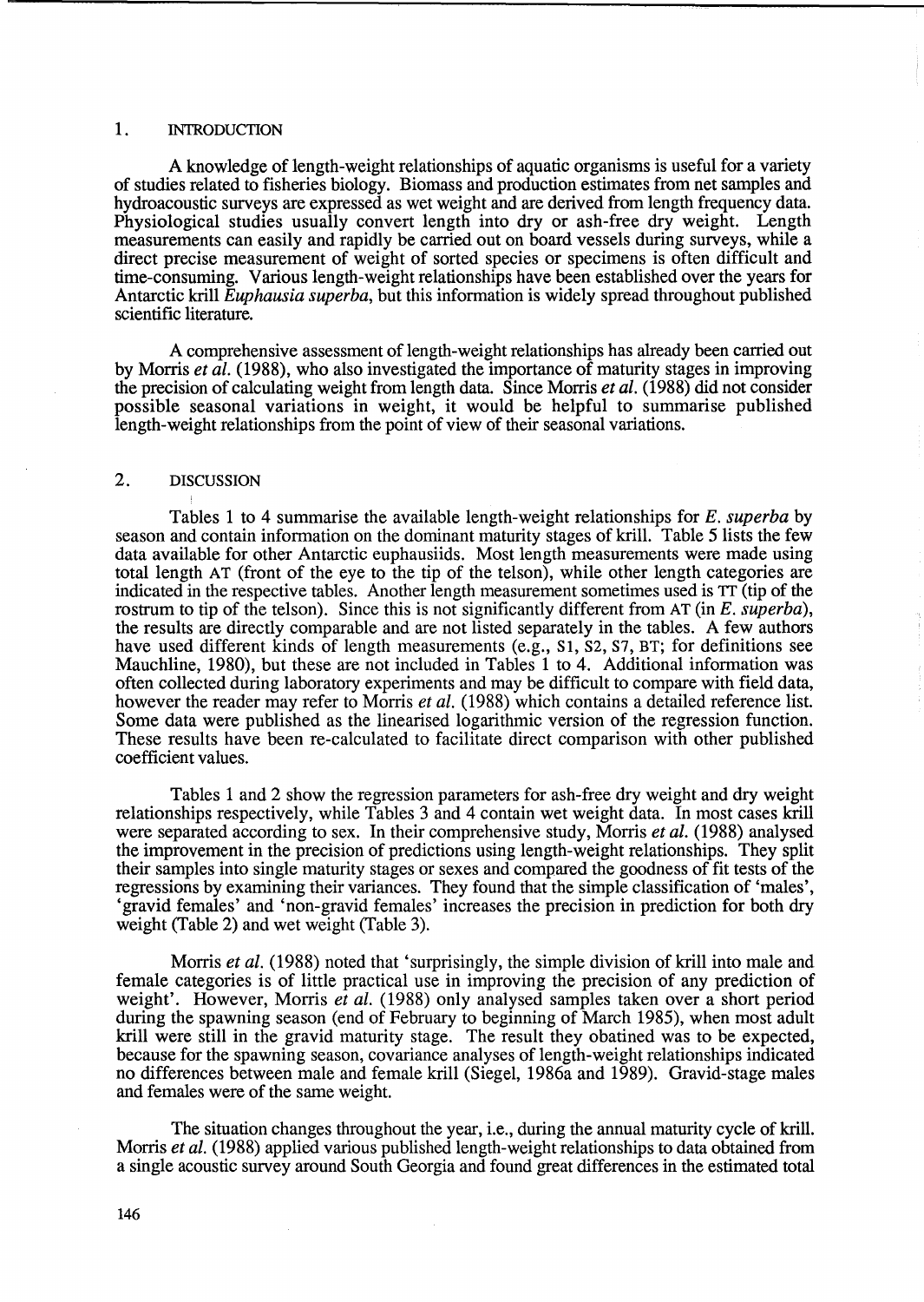biomass (25% for wet weight and a 35% deviation for dry weight between the results obtained for different length-weight relationships). However, they did not take into account the seasonal or dominant maturity stage composition factor which underlies length-weight relationships. A simple example which uses coefficients from overall length-weight relationships (see Table 4) demonstrates the seasonal change in krill weight. For different months (with different dominant adult maturity stages) a 50 mm krill would attain the following weights:

| October  | resting stage    | 787 mg           |
|----------|------------------|------------------|
| December | most gravid      | $927$ mg         |
| January  | $gravid + spent$ | $913 \text{ mg}$ |
| February | all gravid       | 931 mg           |
| February | all spent        | $912 \text{ mg}$ |
| March    | spent            | $860$ mg         |
| June     | resting stage    | 796 mg           |

Data for February were collected in different years and indicate the timing of spawning varies from year to year. The seasonal variation in krill weight clearly shows that the results may differ by 15% when using length-weight relationships for krill at different dominant maturity stages. Siegel (1986a and 1989) has already noted that length-weight relationships during the post-spawning and winter seasons are significantly different from those obtained during the spawning season, with minimum weight during winter. This seasonal variability partly explains the variation in estimated biomass obtained by Morris *et al.* (1988). Moreover, a difference in the weight of both sexes has been noted by Nemoto *et al.* (1981), Retama and Quintana (1982) and Siege1 (1986a), with males being heavier than females at similar sizes. However, this difference in weight between males and females is statistically significant only during the post-spawning period, when females have shed their eggs (Siegel, 1989). After the ovaries had recovered and during the winter resting stage there was no significant deviation between the weight (length-weight relationship) of males and females.

Based on the above observations, it is recommended that:

- (i) when data are available on stock composition by size, sex and maturity stage:
	- (a) during the summer spawning period use separate length-weight relationships for males, gravid females and non-gravid females (Table 3);
	- (b) during the post-spawning period use separate length-weight relationships for males, gravid females, non-gravid females and spent females (Table 3);
	- (c) during the winter and pre-spawning periods use general length-weight relationships (Table 4, depending on month, although differences between months are not significant during this period);
- (ii) when data are available on stock composition by size and sex, but no information can be obtained for maturity stages:
	- (a) during the late spawning and post-spawning periods use separate length-weight relationships for males and females (Table 3);
	- (b) for other periods use general length-weight relationships (Table 4); and
- (iii) when data are available on population composition only by size:
	- (a) for all periods use general length-weight relationships based on data collected during a minimum period of one month (Table 4).

Because spawning may occur in different months during different years, dominant maturity stage is more important than month in choosing the correct length-weight relationship.

**['"""**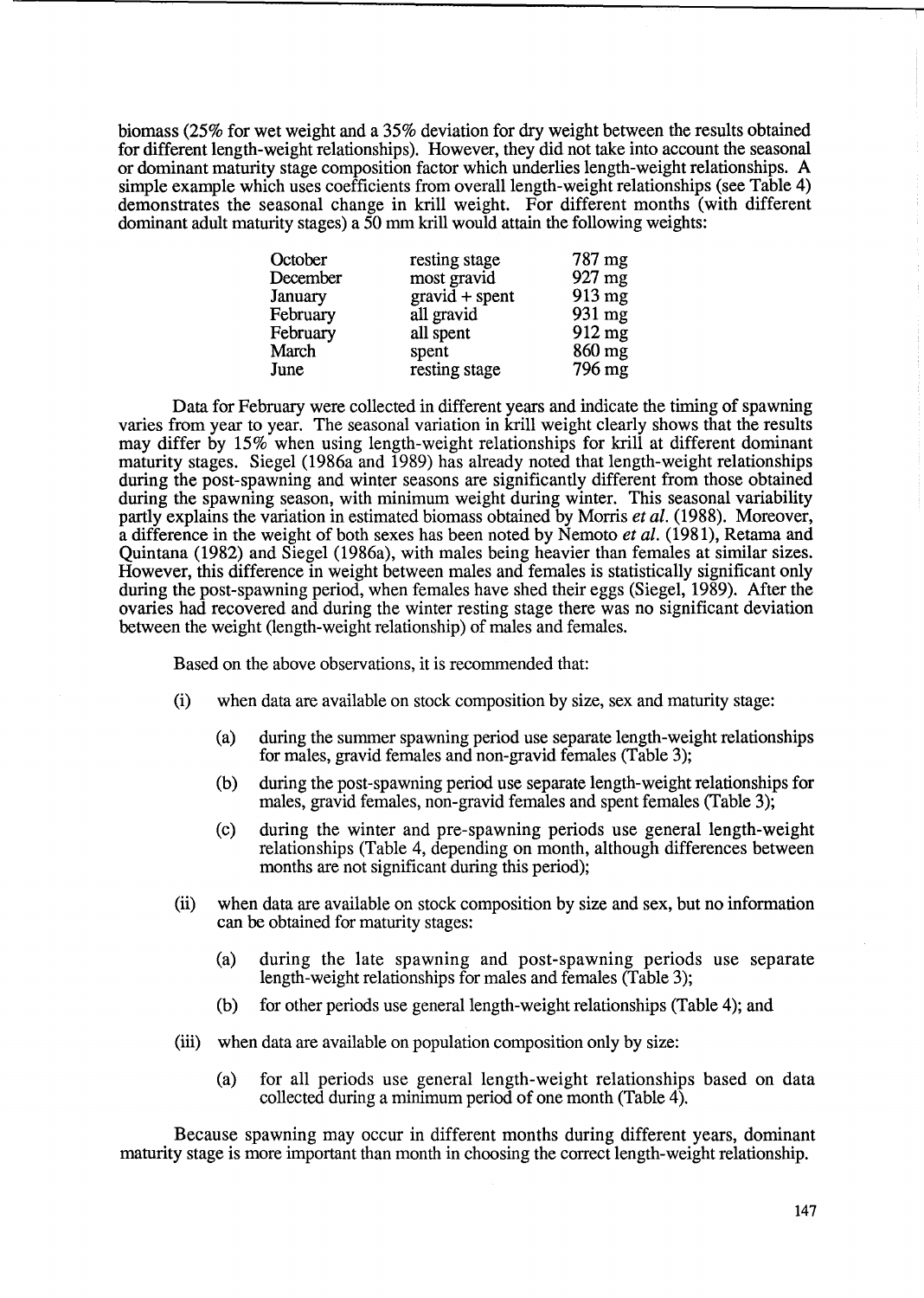- CHEKUNOVA, V.I. and T.I. RYNKOVA. 1974. Energy requirements of the Antarctic crustacean *Euphausia superba* Dana. *Oceanology,* 14: 434-440.
- CLARKE, A. 1976. Some observations on kriU *(Euphausia superba* Dana) maintained alive in the laboratory. *British Antarctic Survey Bulletin,* 43: 111-118.
- JAZDZEWSKI, K., J. DZIK, J. POREBSKI, S. RAKUSA-SUSZCZEWSKI, Z. WITEK and N. WOLNOMIEJSKI. 1978. Biological and populational studies on kriU near South Shetland Islands, Scotia Sea and South Georgia in the summer 1976. *Polskie Archiwum Hydrobiologii,* 25: 607-631.
- KILS, u. 1979. Schwimmverhalten, Schwimmleistung und Energiebilanz des antarktischen Krills, *Euphausia superba. Berichte Institutfar Meereskinde Kiel,* 65: 1-58.
- LOCKYER, C. 1973. Wet weight, volume and length correlation in the Antarctic kriU, *Euphausia superba. Discovery Reports,* 36: 152-155.
- MAUCHLINE, J. 1980. Measurement of body length of *Euphausia superba* Dana. *BIOMASS Handbook* 4: 9 pp.
- MILLER, D.G.M. 1986. Results from biological investigations of krill *(Euphausia superba)* in the southern Indian Ocean during SIBEX I. *Memoirs National Institute Polar Research,*  Spec. Issue 40: 117-139.
- MORRIS, D.J., J.L. WATKINS, C. RICKETTS, F. BUCHHOLZ and J. PRIDDLE. 1988. An assessment of the merits of length and weight measurements of Antarctic krill *Euphausia superba. British Antarctic Survey Bulletin,* 79: 27-50.
- NEMOTO, T., T. DOl and K. NASU. 1981. Biological characteristics of kriU caught in the Southern Ocean. In: EL-SAYED, S. (Ed.). *Biological Investigations of Marine Antarctic Systems and Stocks.* Volume 11. SCAR, Cambridge: 47-63.
- RAKUSA-SUSZCZEWSKI, S. 1981. Polish Antarctic expedition 1975/76. In: EL-SAYED, S. (Ed.). *Biological Investigations of Marine Antarctic Systems and Stocks.* Vol. 11. SCAR, Cambridge: 151-155.
- RAKUSA-SUSZCZEWSKI, S., R. STEPNIK. 1980. Three species of krill from Admiralty Bay (King George, South Shetlands), in summer 1978/79. *Polskie Archiwum Hydrobiologii,* 27: 273-284.
- RETAMAL, M.A. and R. QUINTANA. 1982. Basic biological studies relating to the population dynamics of krill *Euphausia superba* Dana 1850. *Cer. Sci.* INACH ,28: 175-190.
- ROJAS, 0., C. MARTINEZ and C. GUISADO. 1981. Analisis de la estructura poblacional del krill antartico *(Euphausia superba Dana)*, obtenido en Febrero y Marzo de 1975. *Boletin Museum Nacional Histologia Natural Chile,* 38: 85-104.
- SAHRHAGE, D. 1978. Zur Uingen-Gewichts-Beziehung beim antarktischen KriU *(Euphausia superba). Meeresforschung,* 26: 47-49.
- SIEGEL, V. 1986a. Untersuchungen zu Biologie des Antarktischen KriU, *Euphausia superba,*  im Bereich der Bransfied Strasse und angrenzender Gebiete. *Mitteilungen Institut far Seefischerei Hamburg,* 38: 1-244.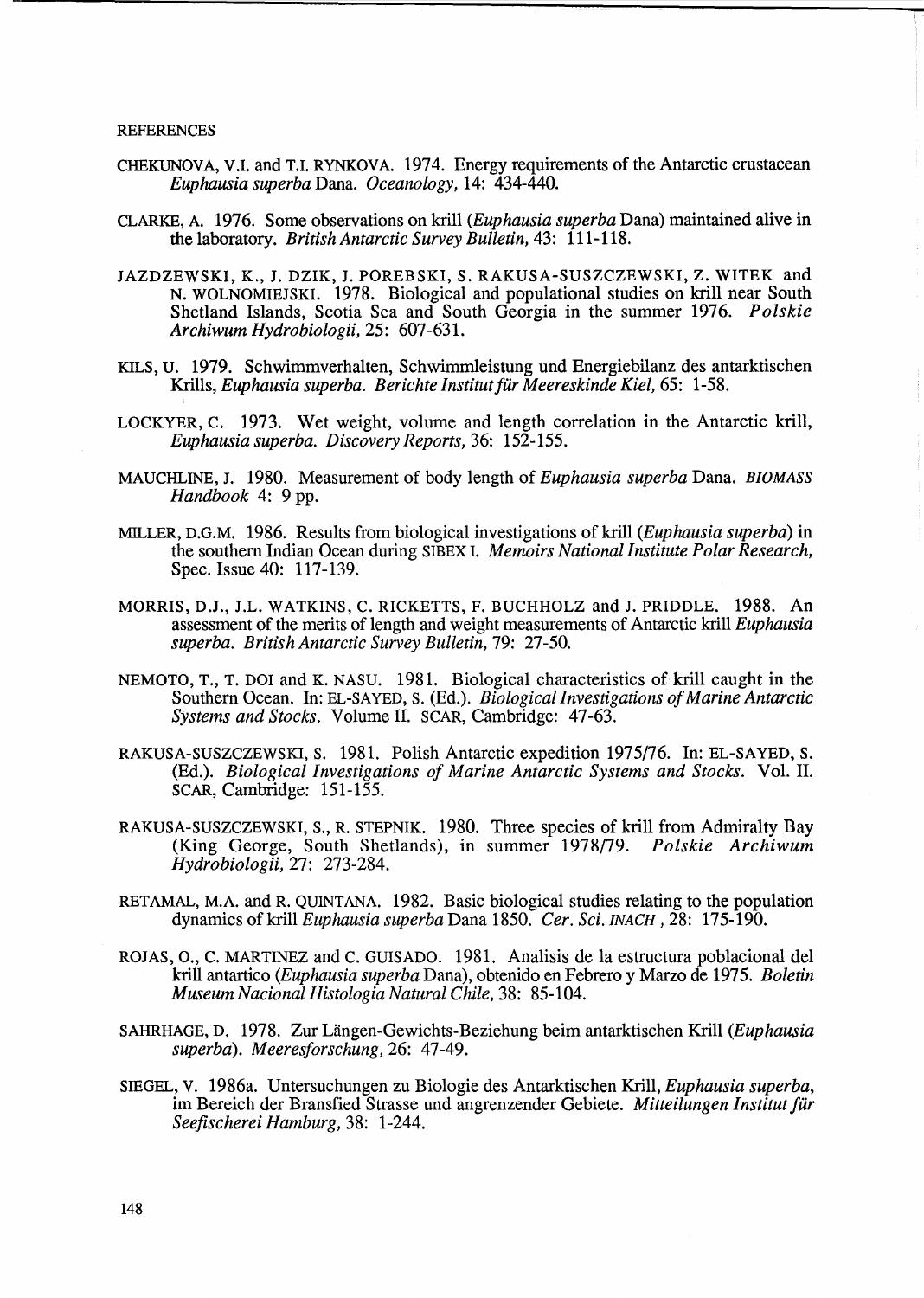- SIEGEL, V. 1986b. Structure and composition of the Antarctic krill stock in the Bransfield Strait (Antarctic Peninsula) during the Second International BIOMASS Experiment (SIBEX). *Archiv.fur Fischereiwissenschaft,* 37: 51-72.
- SIEGEL, V. 1989. Winter and spring distribution and status of the krill stock in Antarctic Peninsula waters. *Archiv. für Fischereiwissenschaft*, 39: 45-72.
- STRELNIKOVA, V.M. 1985. Weight-length relationship and calorific value of Antarctic krill. Translated from *Biologiya Morya,* 5: 45-49.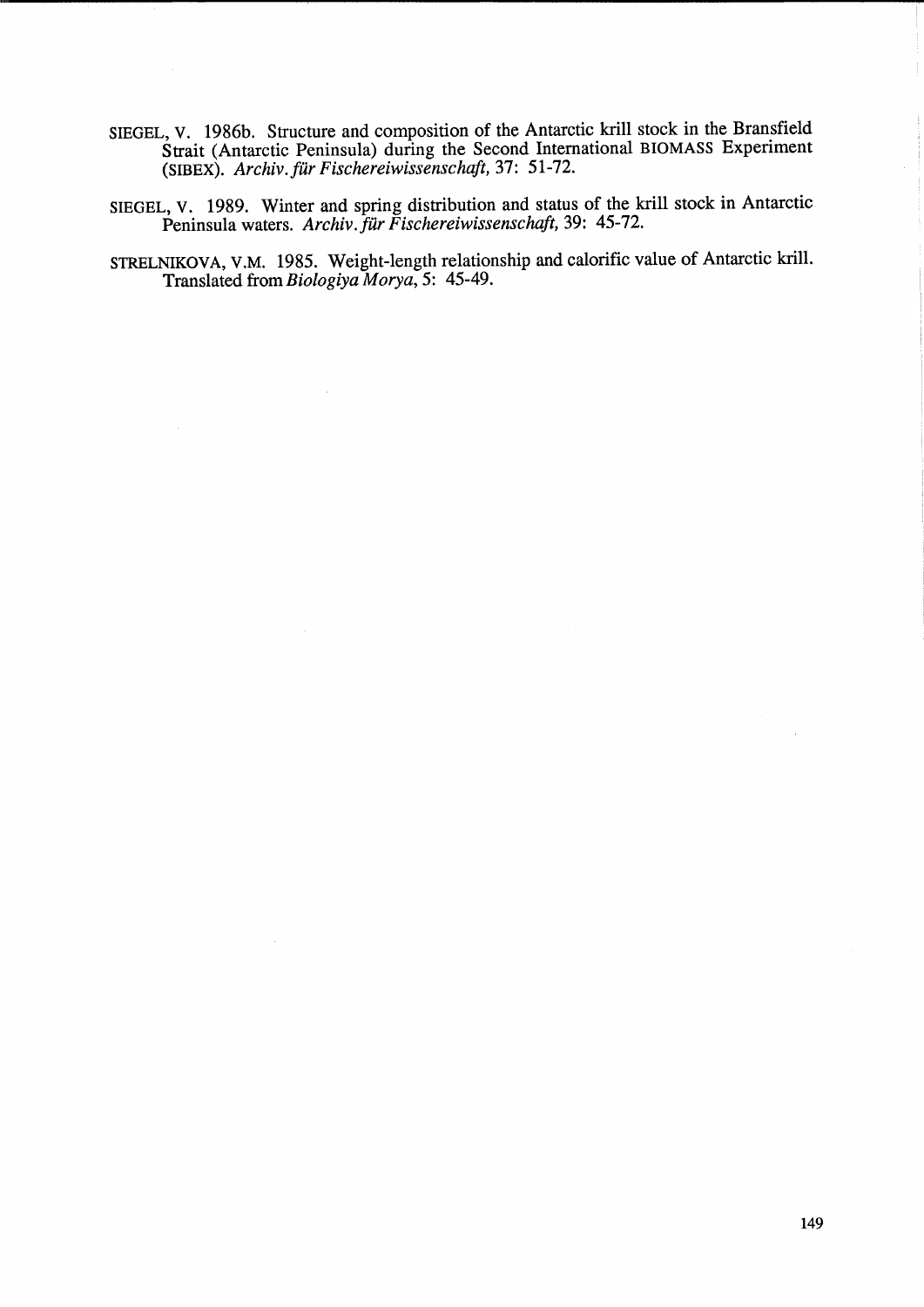| Month          | <b>Sex</b>  | <b>Regression Coefficient</b><br>a |                | Size Range<br>(mm) | Number<br>of Krill | Dominant Adult<br><b>Maturity Stages</b> | Reference                |
|----------------|-------------|------------------------------------|----------------|--------------------|--------------------|------------------------------------------|--------------------------|
| October        | M<br>F      | 0.0005<br>0.0008                   | 3.022<br>2.906 | $13 - 58$<br>13-59 | 138<br>141         | 3A resting stage<br>3A resting stage     | Siegel<br>(1986a)        |
| December       | M           | 0.00011                            | 3.527          | $23 - 60$          | 114                | 3B gravid                                | <b>Siegel</b><br>(1986a) |
|                | F           | 0.00014                            | 3.460          | 23-60              | 114                | 3C, D gravid                             |                          |
| <b>January</b> | M           | 0.00029                            | 3.277          | $23 - 60$          | 114                | 3A, B gravid-<br>spent                   | <b>Siegel</b><br>(1986a) |
|                | $\mathbf F$ | 0.00066                            | 3.041          | $23 - 60$          | 114                | 3D/E gravid-<br>spent                    |                          |
| February       | M           | 0.00007                            | 3.720          | 16-58              | 129                | 3A spent                                 | Siegel<br>(1986a)        |
|                | $\mathbf F$ | 0.00026                            | 3.205          | 16-59              | 132                | 3E spent                                 |                          |

Table 1: Length-weight relationship for krill (*Euphausia superba*) males (M) and females (F),  $W_{\rm AFD} = a \cdot L^{b}$  for <u>ash-free dry weight</u> (in mg) and total length (AT in mm).

| Table 2: Length-weight relationship for krill ( <i>Euphausia superba</i> ) males (M) and females (F), |
|-------------------------------------------------------------------------------------------------------|
| and total ALL, $W_D = a \cdot L^b$ for <u>dry weight</u> (in mg) and total length (AT in mm).         |

 $\bar{z}$ 

| Month    | <b>Sex</b>   |         |                                    |                           | Number   | Dominant Adult             | Reference                          |
|----------|--------------|---------|------------------------------------|---------------------------|----------|----------------------------|------------------------------------|
|          |              | a       | <b>Regression Coefficient</b><br>h | <b>Size Range</b><br>(mm) | of Krill | <b>Maturity Stages</b>     |                                    |
| Feb/Mar  | <b>ALL</b>   | 0.00010 | 3.799                              |                           | 145      |                            | Jazdzewski<br><i>et al.</i> (1978) |
| Jan/Feb  | <b>ALL</b>   | 0.00007 | 3.760                              | 28-58                     | 114      | prespawning-<br>gravid     | Kils (1979)                        |
| October  | M            | 0.00060 | 3.030                              | 13-58                     | 138      | 3A resting stage           | Siegel<br>(1986a)                  |
|          | $\mathbf{F}$ | 0.00080 | 2.971                              | 13-59                     | 141      | 3A resting stage           |                                    |
| November | M            | 0.00076 | 3.071                              | 10-57                     | 406      | 3A resting stage           | Siegel<br>(unpubl.<br>data)        |
|          | $\mathbf{F}$ | 0.00105 | 2.965                              | 10-57                     | 458      | 3A resting stage           |                                    |
| December | M            | 0.00019 | 3.435                              | $23 - 60$                 | 114      | 3B gravid                  | Siegel<br>(1986a)                  |
|          | $\mathbf F$  | 0.00025 | 3.357                              | $23 - 60$                 | 114      | 3C, D gravid               |                                    |
| January  | M            | 0.00036 | 3.277                              | $23 - 60$                 | 114      | 3A, B gravid-<br>spent     | Siegel<br>(1986a)                  |
|          | $\mathbf{F}$ | 0.00075 | 3.066                              | $23 - 60$                 | 114      | 3D/E gravid-<br>spent      |                                    |
| February | M            | 0.00009 | 3.694                              | 16-58                     | 129      | 3A spent                   | Siegel<br>(1986a)                  |
|          | $\mathbf F$  | 0.00031 | 3.306                              | 16-59                     | 132      | 3E spent                   |                                    |
| Feb/Mar  | M            | 0.00238 | 2.93                               | 34-57                     | 1861     | gravid                     | Morris et al.<br>(1988)            |
|          | $\mathbf F$  | 0.00024 | 3.55                               | 37-58                     | 1404     | gravid-spent               |                                    |
|          | (F)          | 0.00139 | 3.0737                             | $37 - 58$                 | 933      | only non-gravid<br>females |                                    |
|          | (F)          | 0.00199 | 3.0438                             | 41-58                     | 471      | only gravid<br>females     |                                    |
|          | <b>ALL</b>   | 0.00106 | 3.15                               | 31-58                     | 3265     | gravid-spent               |                                    |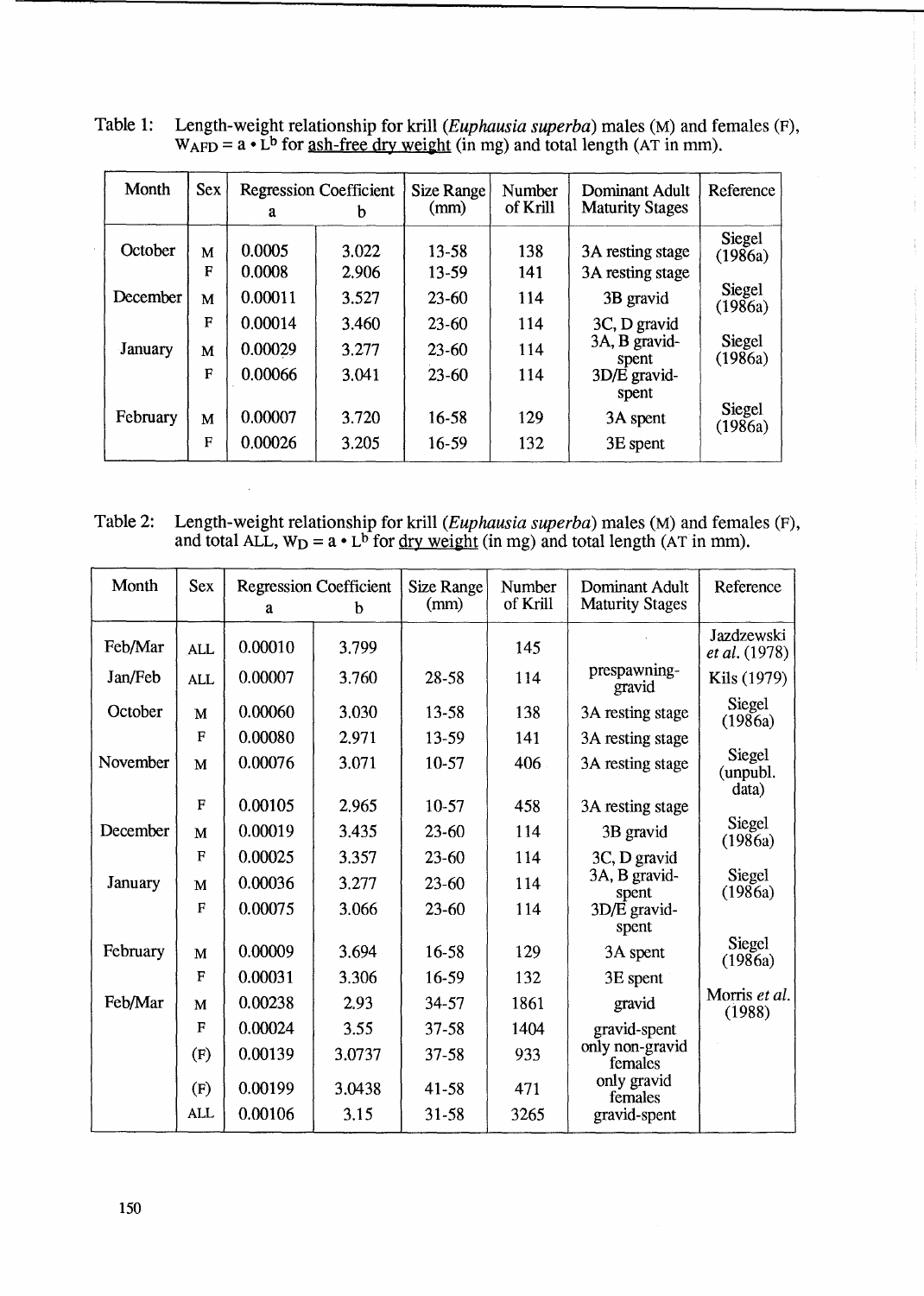Table 3: Length-weight relationship for krill (*Euphausia superba*) males (M) and females (F),  $W_W = a \cdot L^b$  for <u>wet weight</u> (in mg) and total length (AT in mm). Length classes indicated by \* refer to Standard 2 body length of Mauchline (1980).

| Month          | <b>Sex</b>   | <b>Regression Coefficient</b><br>b<br>a |        | <b>Size Range</b><br>(mm) | Number<br>of Krill | Dominant Adult<br><b>Maturity Stages</b> | Reference                              |
|----------------|--------------|-----------------------------------------|--------|---------------------------|--------------------|------------------------------------------|----------------------------------------|
| <b>Several</b> | M            | 0.0034                                  | 3.1761 | $3-61$                    |                    | all stages                               | Lockyer<br>(1973)                      |
| years          | $\mathbf{F}$ | 0.0009                                  | 3.5792 | $3-61$                    |                    | all stages                               |                                        |
| Several        | M            | 0.00128                                 | 3.428  |                           |                    | all stages                               | Nemoto et<br><i>al.</i> (1981)         |
| years          | $\mathbf F$  | 0.00352                                 | 3.144  |                           |                    | all stages                               | (one                                   |
|                |              |                                         |        |                           |                    |                                          | example out<br>of several<br>stations) |
| Jan/Feb        | M            | 0.00423                                 | 3.170  | $31 - 55$                 | 92                 | 3B gravid                                | Retamal and                            |
|                | F            | 0.00573                                 | 3.080  | $31 - 55$                 | 58                 | 3B prespawning                           | Quintana<br>(1982)                     |
| Dec/Feb        | M            | 0.0019                                  | 3.36   |                           |                    |                                          | Strelnikova<br>(1985)                  |
|                | $\mathbf{F}$ | 0.0009                                  | 3.56   |                           |                    |                                          |                                        |
| Feb/Mar        | M            | 0.00265                                 | 3.464  | $23 - 47*$                | 2325               |                                          | Rojas et al.<br>(1981)                 |
|                | $\mathbf{F}$ | 0.00531                                 | 3.256  | $23 - 46*$                | 2757               |                                          |                                        |
| October        | M            | 0.00236                                 | 3.251  | 13-58                     | 138                | 3A resting stage                         | Siegel<br>(1986a)                      |
|                | $\mathbf{F}$ | 0.00242                                 | 3.247  | 13-59                     | 141                | 3A resting stage                         |                                        |
| November       | M            | 0.00315                                 | 3.207  | $10-57$                   | 406                | 3A resting stage                         | Siegel<br>(1989)                       |
|                | F            | 0.00430                                 | 3.102  | $10-57$                   | 458                | 3A resting stage                         |                                        |
| December       | M            | 0.00083                                 | 3.561  | 15-59                     | 114                | 3B gravid                                | Siegel<br>(1986a)                      |
|                | $\mathbf F$  | 0.00115                                 | 3.457  | 15-59                     | 114                | 3C, D gravid                             |                                        |
| January        | M            | 0.00156                                 | 3.403  | 23-60                     | 114                | 3A, B gravid-<br>spent                   | Siegel<br>(1986a)                      |
|                | $\mathbf F$  | 0.00282                                 | 3.234  | $23 - 60$                 | 114                | 3D/E gravid-<br>spent                    |                                        |
| February       | M            | 0.00111                                 | 3.507  | 16-58                     | 129                | 3A spent                                 | Siegel<br>(1986a)                      |
|                | F            | 0.00211                                 | 3.302  | 16-59                     | 132                | 3E spent                                 |                                        |
| June           | M            | 0.00328                                 | 3.176  | $21 - 59$                 | 380                | 3A resting stage                         | Siegel<br>(1989a)                      |
|                | $\mathbf F$  | 0.00441                                 | 3.084  | $21 - 55$                 | 340                | 3A resting stage                         |                                        |
| Feb/Mar        | M            | 0.00613                                 | 3.0776 | 34-57                     | 1882               | gravid                                   | Morris et al.<br>(1988)                |
|                | ${\bf F}$    | 0.00289                                 | 3.270  | $31 - 58$                 | 1417               | $gravid + spent$                         |                                        |
|                | (F)          | 0.01088                                 | 2.9077 | 31-58                     | 940                | only non-gravid<br>females               |                                        |
|                | (F)          | 0.00975                                 | 2.9809 | 41-58                     | 477                | only gravid<br>females                   |                                        |
|                | (F)          | 0.03548                                 | 2.590  | 39-56                     | 65                 | only spent<br>females                    |                                        |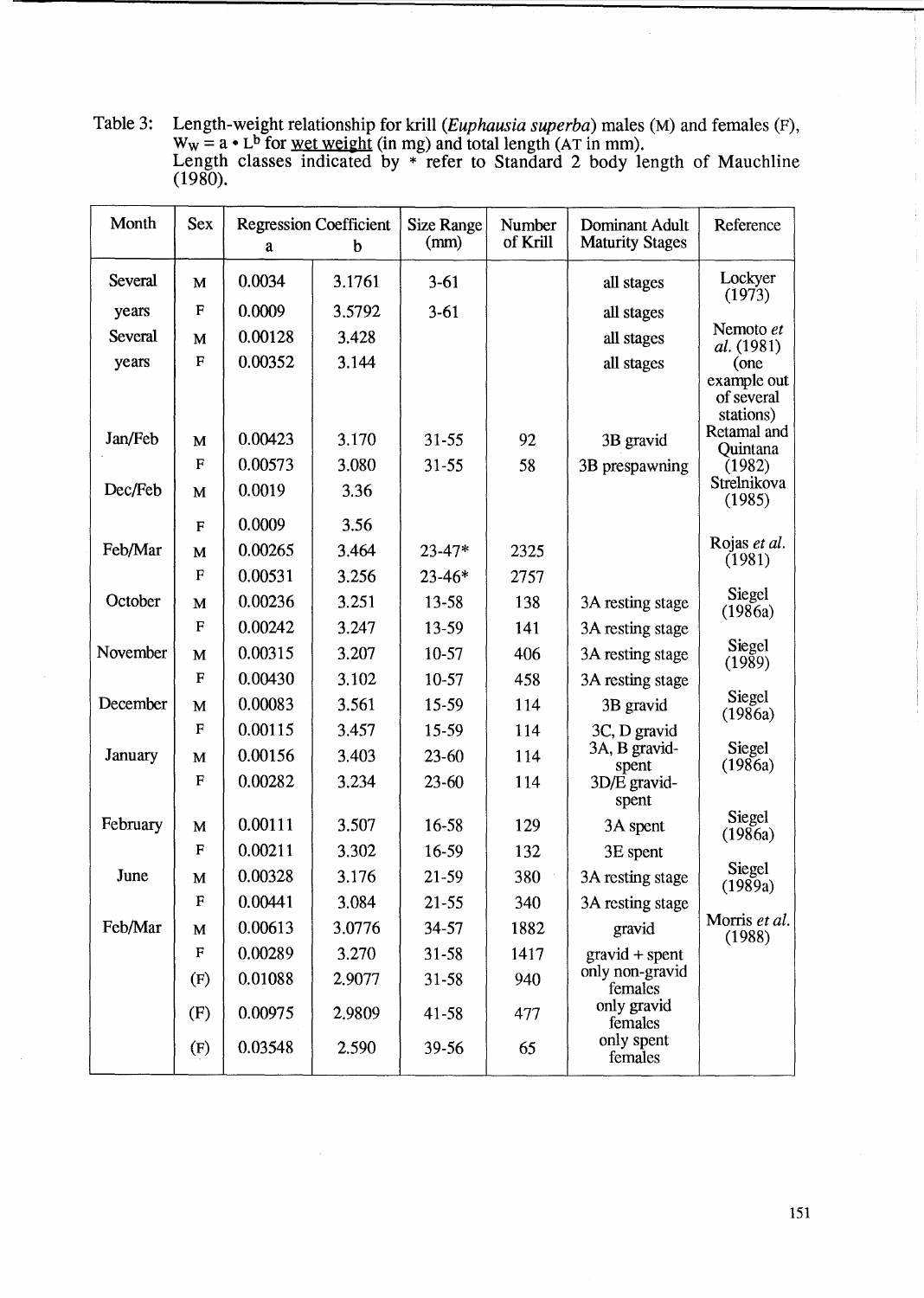Table 4: Length-weight relationship for krill (*Euphausia superba*) not separated for males and females,  $W_W = a \cdot L^b$  for <u>wet weight</u> (in mg) and total length (AT in mm). Length classes indicated by \* refer to Standard 2 and \*\* to Reference body length of Mauchline (1980).

 $\mathcal{L}$ 

| Month                    | <b>Regression Coefficient</b><br>b<br>a |        | <b>Size Range</b><br>(mm) | Number<br>of Krill | Dominant Adult<br><b>Maturity Stages</b> | Reference                                                                        |
|--------------------------|-----------------------------------------|--------|---------------------------|--------------------|------------------------------------------|----------------------------------------------------------------------------------|
| <b>Several</b><br>months | 0.00056                                 | 3.62   | 24-58                     | 30/mm              |                                          | Chekunova and<br>Rynkova (1974)                                                  |
| Jan/March                | 0.00229                                 | 3.35   | $22 - 42**$               | 49                 | mostly adolescent                        | Clarke (1976)                                                                    |
| April                    | 0.0018                                  | 3.3436 | $20 - 61$                 | 1085               | spent                                    | Sahrhage<br>(1978)                                                               |
| Feb/March                | 0.0018                                  | 3.3831 |                           | 145                |                                          | Jazdzewski et<br>al. (1978),<br>identical to<br>Rakusa-<br>Suszczewski<br>(1981) |
| Jan/Feb                  | 0.00158                                 | 3.40   | 28-58                     | 114                | prespawning-<br>gravid                   | Kils (1979)                                                                      |
| Feb/March                | 0.00298                                 | 3.4232 | $23 - 47*$                | 5082               |                                          | Rojas et al.<br>(1981)                                                           |
| Feb/March                | 0.00385                                 | 3.20   | $26 - 59$                 | 3299               | gravid-spent                             | Morris et al.<br>(1988)                                                          |
| April                    | 0.0017                                  | 3.4327 | $20 - 60$                 | 708                | probably spent                           | <b>Miller</b> (1986)                                                             |
| October                  | 0.00236                                 | 3.251  | 13-58                     | 279                | resting stage                            | Siegel (1986b)                                                                   |
| December                 | 0.00086                                 | 3.551  | 15-59                     | 250                | gravid                                   | Siegel (unpubl.<br>data)                                                         |
| January                  | 0.00205                                 | 3.325  | $23 - 60$                 | 228                | gravid-spent                             | Siegel (unpubl.<br>data)                                                         |
| February                 | 0.00083                                 | 3.561  | 13-60                     | 228                | gravid                                   | Siegel (unpubl.<br>data)                                                         |
| February                 | 0.00165                                 | 3.380  | 16-59                     | 261                | spent                                    | Siegel (1986a)                                                                   |
| March                    | 0.00193                                 | 3.325  | $30 - 62$                 | 143                | spent                                    | Siegel (1986b)                                                                   |
| June                     | 0.00353                                 | 3.151  | 21-59                     | 339                | resting stage                            | Siegel (unpubl.<br>data)                                                         |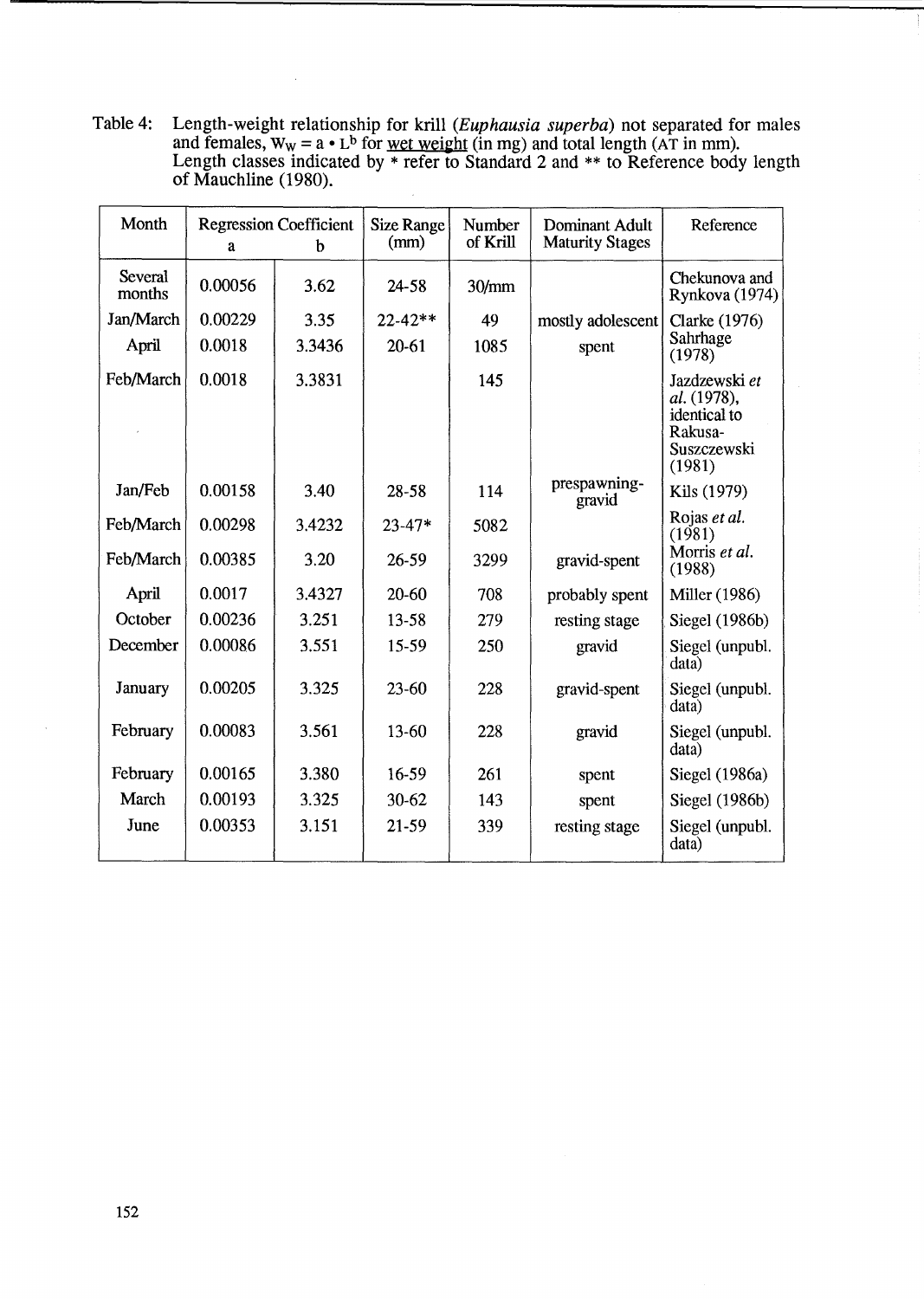| Month                      | <b>Sex</b>        | <b>Regression Coefficient</b><br>b<br>$\mathbf{a}$ |              | <b>Size Range</b><br>(mm) | Number<br>of Krill | Dominant Adult<br><b>Maturity Stages</b> | Reference                                       |
|----------------------------|-------------------|----------------------------------------------------|--------------|---------------------------|--------------------|------------------------------------------|-------------------------------------------------|
| Thysanoessa macrura        |                   |                                                    |              |                           |                    |                                          |                                                 |
| Dec-Feb                    | <b>ALL</b>        | 0.00482                                            | 3.063        | 11-28                     | 68                 | (resting?)                               | Rakusa-<br>Suszczewski<br>and Stepnik<br>(1980) |
| Euphausia crystallorophias |                   |                                                    |              |                           |                    |                                          |                                                 |
| Dec-Feb                    | M<br>$\mathbf{F}$ | 0.0113<br>0.0055                                   | 2.79<br>3.04 |                           | 118<br>129         | (spent-resting?)                         | Rakusa-<br>Suszczewski<br>and Stepnik<br>(1980) |
| November                   | <b>ALL</b>        | 0.0017                                             | 3.373        | $17 - 37$                 | 150                | prespawning-<br>gravid                   | Siegel<br>(unpubl.)<br>data)                    |
| Euphausia frigida          |                   |                                                    |              |                           |                    |                                          |                                                 |
| March                      | <b>ALL</b>        | 0.040                                              | 2.339        | $8 - 23$                  | 80                 | resting stage                            | Siegel<br>(unpubl.<br>data)                     |
| Euphausia triacantha       |                   |                                                    |              |                           |                    |                                          |                                                 |
| May                        | <b>ALL</b>        | 0.0383                                             | 2.495        | 13-38                     | 115                | resting stage                            | Siegel<br>(unpubl.<br>data)                     |

Table 5: Length-weight relationship for other Antarctic euphausiid species than krill (*Euphausia superba*). W<sub>W</sub> = a • L<sup>b</sup> for <u>wet weight</u> (in mg) and total length (in mm).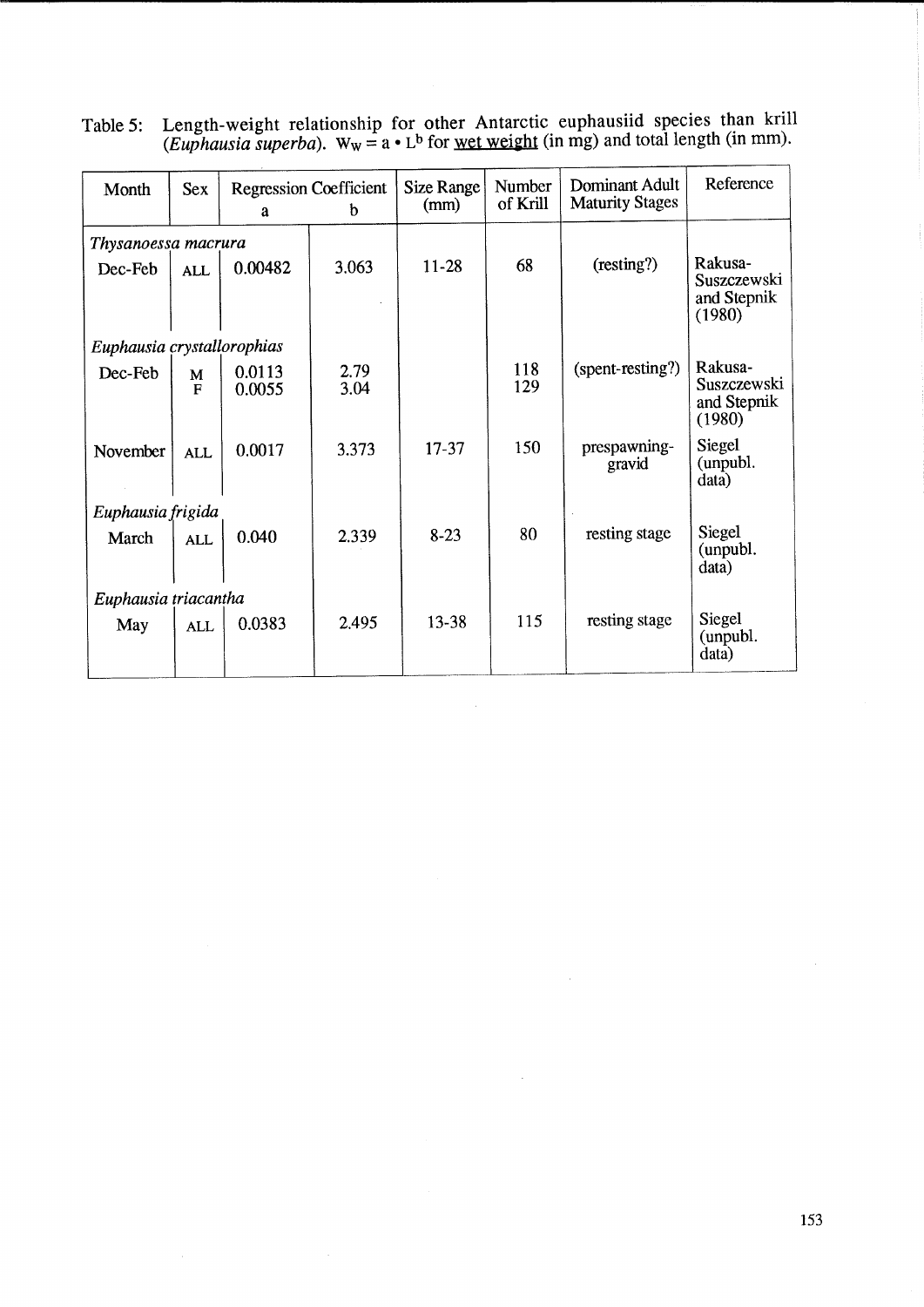## Légende des tableaux

- Tableau 1: Relation longueur-poids pour le krill (Euphausia superba) male (M) et femelle (F),  $W_{\text{AFD}} = a \cdot \hat{L}^b$  pour le poids sec sans cendres (en mg) et la longueur totale (AT en mm).
- Tableau 2: Relation longueur-poids pour le krill (Euphausia superba) male (M) et femelle (F), et total (ALL),  $W_D = a \cdot L^b$  pour le <u>poids sec</u> (en mg) et la longueur totale (AT en mm).
- Tableau 3: Relation longueur-poids pour le krill (Euphausia superba) male (M) et femelle (F),  $\tilde{W}_W = a \cdot L^b$  pour le <u>poids humide</u> (en mg) et la longueur totale (AT en mm). Les classes de longueur indiquées par \* se rapportent à la longueur du corps Standard 2 de Mauchline (1980).
- Tableau 4: Relation longueur-poids pour le krill (Euphausia superba), mâle et femelle combinés,  $\mathbf{W}_{\mathbf{W}} = \mathbf{a} \cdot \mathbf{L}^{\mathbf{b}}$  pour le poids humide (en mg) et la longueur totale (AT en mm). Les classes de longueurs indiquees par \* se rapportent au Standard <sup>2</sup> et \*\* a la reference de longueur du corps de Mauchline (1980).
- Tableau 5: Relation longueur-poids pour les espèces d'euphausiacés antarctiques autres que le krill (Euphausia superba). W<sub>w</sub> =  $a \cdot L^b$  pour le poids humide (en mg) et la longueur totale (en mm).

# Список таблиц

- Таблица 1: Отношение "длина/вес" для самцов (М) и самок (F) криля (E.superba),  $W_{\text{AFD}} = a \cdot L^{b}$  в случае беззольного сухого веса (в мг) и общей длины (АТ в мм).
- Таблица 2: Отношение "длина/вес" для самцов (М), самок (F) и обоего пола (ALL), криля (E. superba),  $W_D = a \cdot L^b$  в случае <u>сухого веса</u> (в мг) и общей длины (АТ в мм).
- Таблица 3: Отношение "длина/вес" для самцов (М) и самок (F) криля (E. superba),  $W_w = a \cdot L^b$  в случае мокрого веса (в мг) и общей длины (АТ в мм). Размерные классы, обозначенные \*, относятся к измерениям Стандартной длины 2 (Mauchline, 1980).
- Таблица 4: Отношение "длина/вес" для криля (E. superba) обоего пола,  $W_w =$  $a \cdot L^b$  в случае мокрого веса (в мг) и общей длины (АТ в мм). Размерные классы, обозначенные \*, относятся к измерениям Стандартной длины 2, и \*\* - Контрольной длины (Mauchline, 1980).
- Таблица 5: Отношение "длина/вес" для видов антарктических эвфаузиид помимо криля (*E. superba*). W<sub>w</sub> = a • L<sup>b</sup> в случае <u>мокрого веса</u> (в мг) и общей длины (АТ в мм).

### Lista de las tablas

Tabla 1: Relación talla-peso del kril (Euphausia superba) macho (M) y hembra (F),  $W_{\text{AFD}} = a \cdot L^{b}$  para <u>peso seco libre de ceniza</u> (en mg) y longitud total (AT) en mm).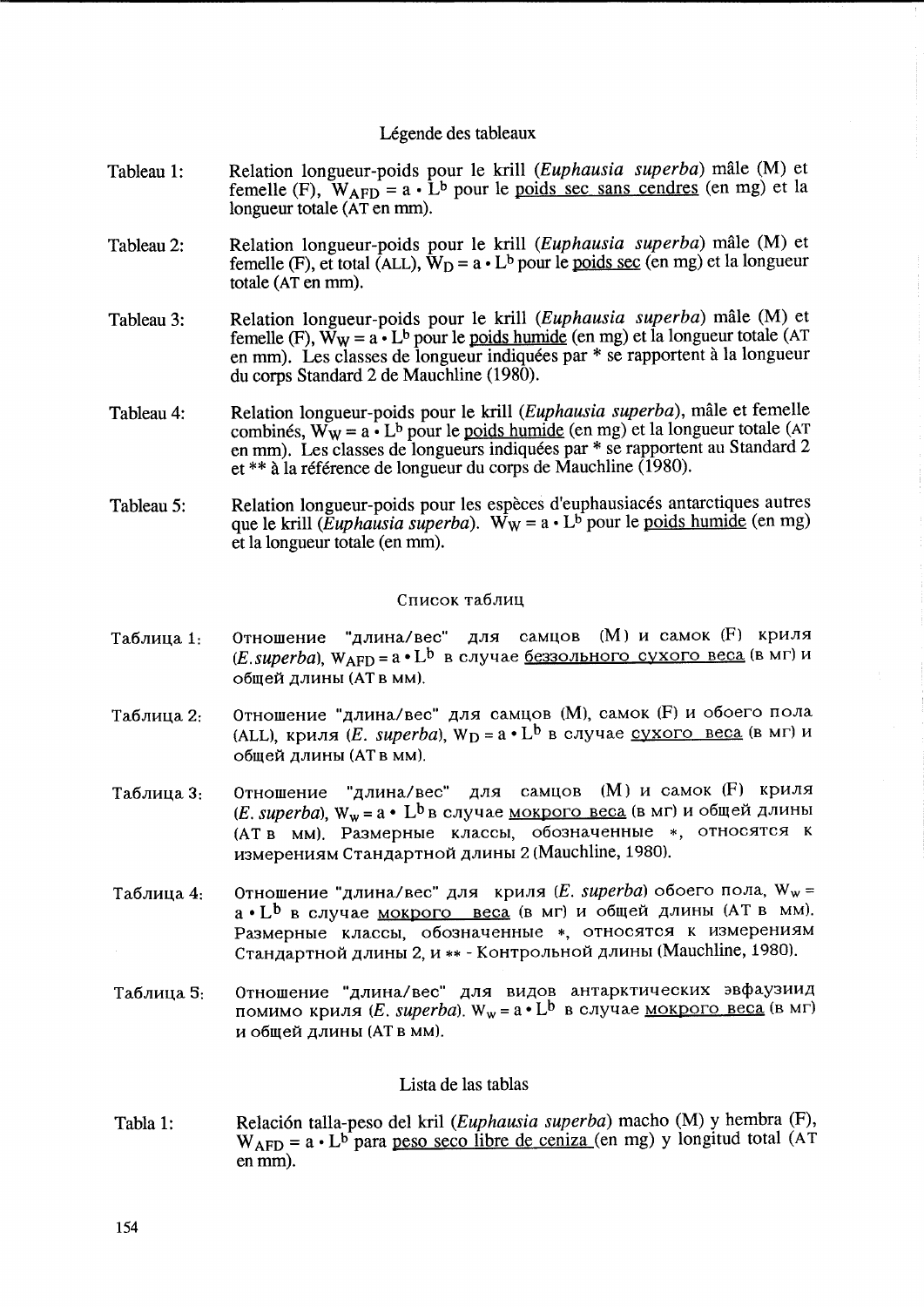- Tabla2: Relación talla-peso del kril (Euphausia superba) macho (M) y hembra (F), y combinados (ALL),  $W_D = a * L^b$  para peso seco (en mg) y longitud total (AT en mm).
- Tabla 3: Relación talla-peso del kril (Euphausia superba) macho (M) y hembra (F),  $W_W = a \cdot L^b$  para peso húmedo (en mg) y longitud total (AT en mm). Las clases de talla indicadas con un \* se refieren a la talla estándar 2 de la talla corporal de referencia de Mauchline (1980).
- Tabla 4: Relación talla-peso del kril (Euphausia superba) combinada para machos y hembras,  $W_W = a \cdot L^b$  para peso húmedo (en mg) y longitud total (AT en mm). Las clases de talla indicadas con un  $*$  se refieren a la talla estándar 2, mientras que las marcadas con dos \*\* , a la talla corporal de referencia de Mauchline (1980).
- Tabla 5: Relación talla-peso de otras especies de eufáusidos antárticos aparte de kril (Euphausia superba). W<sub>W</sub> =  $a \cdot L^b$  para <u>peso húmedo</u> (en mg) y longitud total  $(en$  mm).